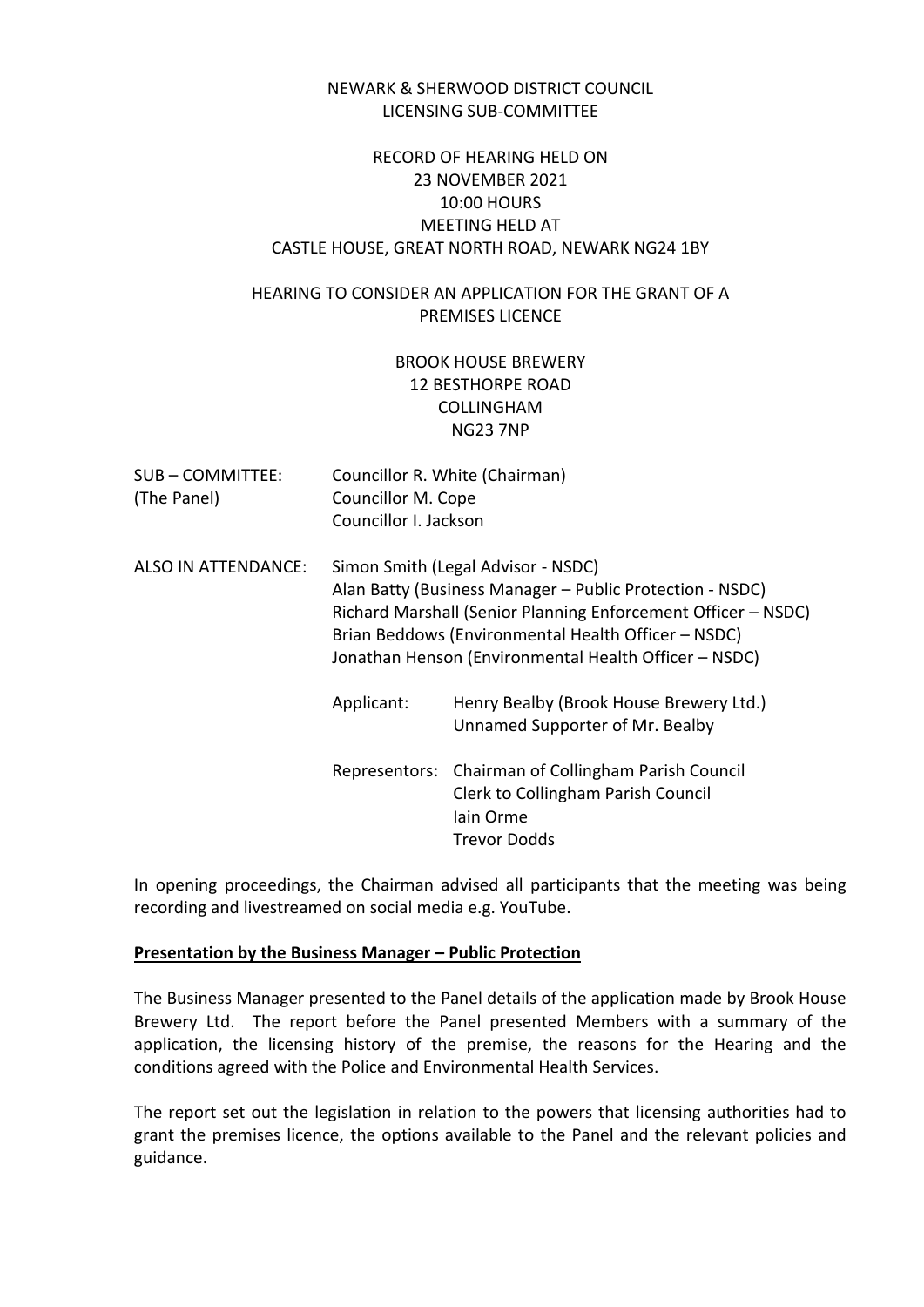#### **Presentation of Application**

Mr. Bealby provided the Panel with a history of the premises and that the Brewery traded under the name of the Cat Asylum. Initially the premise had opened as a micro-brewery but that had proved not to be profitable and therefore began to sell the beer brewed to customers at the premises from 12 noon to 7pm on one Sunday per month. Subsequently the premise had held culturally diverse events which were often ticketed, giving an example of events: poetry reading; stand-up; folk singer; performance of plays; story tellers; morris dancers.

In addressing the representations received, Mr. Bealby stated that the allegations of public nuisance were distorted. None of the events held had resulted in it being necessary for the Police to attend. There had been no incidents or concerns raised involving children or public safety issues. In relation to specific issues, Mr. Bealby commented as follows:

**Litter** – most litter is from McDonalds. The premise did not offer any takeaway service.

**Quiet Residential Area** – up until 2 years previously, the village had had a public house which the Parish Council supported.

**Noise** – Planning permission had applied a condition that noise from brewery operations would be limited. It had been problematic keeping to that as the brewery was not noisy.

**Daily Noise Problems** – the premise only opened once per month so any noise was not daily.

**Amplified Music** – this has only occurred once and will not happen again.

**Application a Trojan Horse** – this allegation was not true. Conditions had been agreed with Environmental Health Officers (EHOs) and if the premise opened as was suggested they would be in breach of those conditions. Also, it was not economical viable to open more frequently.

**Parking** – personally have been annoyed by parking, however, it is not illegal to park on side roads. There are no double yellow lines but if the village wished to run a campaign to get them approved, he would support.

Mr. Bealby noted that the representations received focussed mainly on 3 events held since the ending of the lockdown. He added that he may have been unprepared for the events but that not all residents had found them to be a nuisance.

He noted that some of the conditions agreed with the Environmental Health Officer (full list on page 10 of the Agenda papers) would prevent amplified music being provided externally and that EHOs must be informed of any external event being held 2 weeks prior to the date. He added that if the conditions were breached then he would be reported and likely have to reappear before another Licensing Panel.

Mr. Bealby informed the Panel that he had received letters of support but they had, unfortunately, been received too late to be included within the papers for consideration.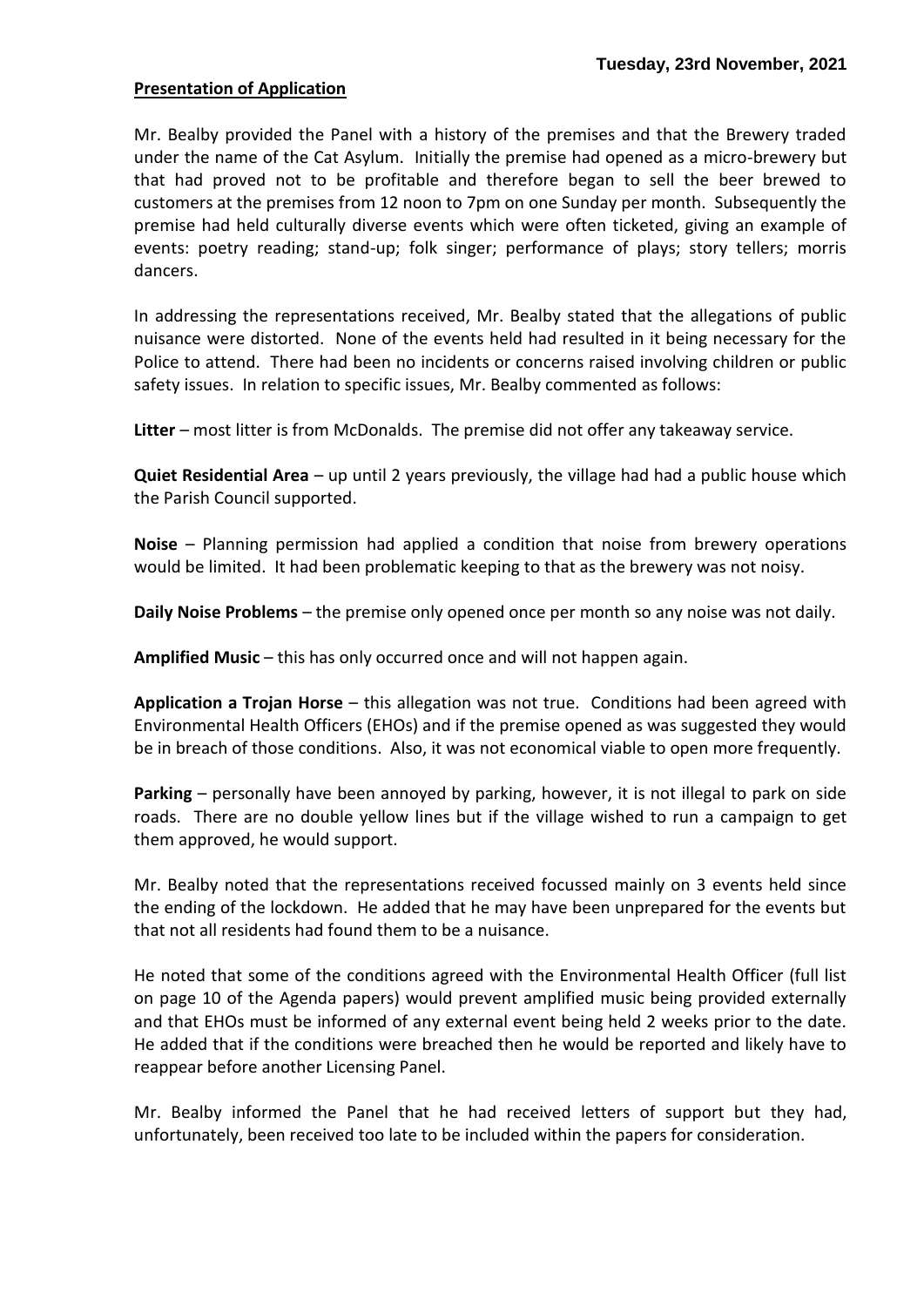### Questions

In noting the agreed conditions with EHOs, the Business Manager stated that they did not include no amplified music to be provided at external events. Mr. Bealby confirmed that inclusion of that condition was acceptable.

Mr. Dodds sought clarity on the number of events permitted and the difference between the hours applied for and as amended. The Business Manager advised that Mr. Bealby had been operating using Temporary Event Notices (TENs) as there was no Premise Licence. Should the application for the Premise Licence be approved then that would take precedence over the TENs. However, agreement had been reached that only 12 events per year would be held externally. By way of explanation, Mr. Bealby advised that the hours applied for were to offer flexibility to allow the premise to open daily for the provision of off sales. The number of days he could have held external events using a TEN was 15 but he had agreed, with the EHO, that he would hold no more than 12.

Mr. Orme again sought clarity of the number of events permitted in a year. Mr. Batty stated that agreement had been reached to hold no more than 12 externally but no figure had been set for internally. Mr. Bealby added that he had agreed with Planning Services to limit internal events to 24 per year.

Collingham Parish Council advised that they had submitted their representation based on the original application, prior to hours applied for being amended. They confirmed that they would be willing to reconsider in light of the proposed changes.

In noting the agreed conditions with the EHO, Councillor Cope queried as to what equipment would be used to monitor the noise levels at the boundary of the premises whilst regulated entertainment was taking place and whether it would be calibrated. Mr. Bealby advised that at a previously held event a sound technician had used a decibel monitor but going forward a more permanent solution was required, perhaps sited on the Rio Drive side of the premise. He added that any device would need to be able to be monitored from inside the premise but he was open to suggestions as to the best solution e.g. installation of a noise limiter.

Councillor Cope noted that the number of external events was limited to 12 per year but that these could be back to back in the summer months. Mr. Bealby confirmed that it was likely that they would not be required in the winter months so it could be that they had more in the summer, e.g. 2 in May.

In relation to parking, Councillor Walker queried as to the number of spaces provided at the premise. Mr. Bealby confirmed that in accordance with Planning requirements there was provision of 3 spaces. The premise was not designed to host events and the provision was primarily for disabled and/or commercial delivery vehicles. He went on to note that the One Stop Shop in the village and the Church offered their 'customers' no parking facilities but there was ample on-street parking. He added that Planning Services had said that if the premise began to open more frequently it would be necessary to convert his own garden into a car park.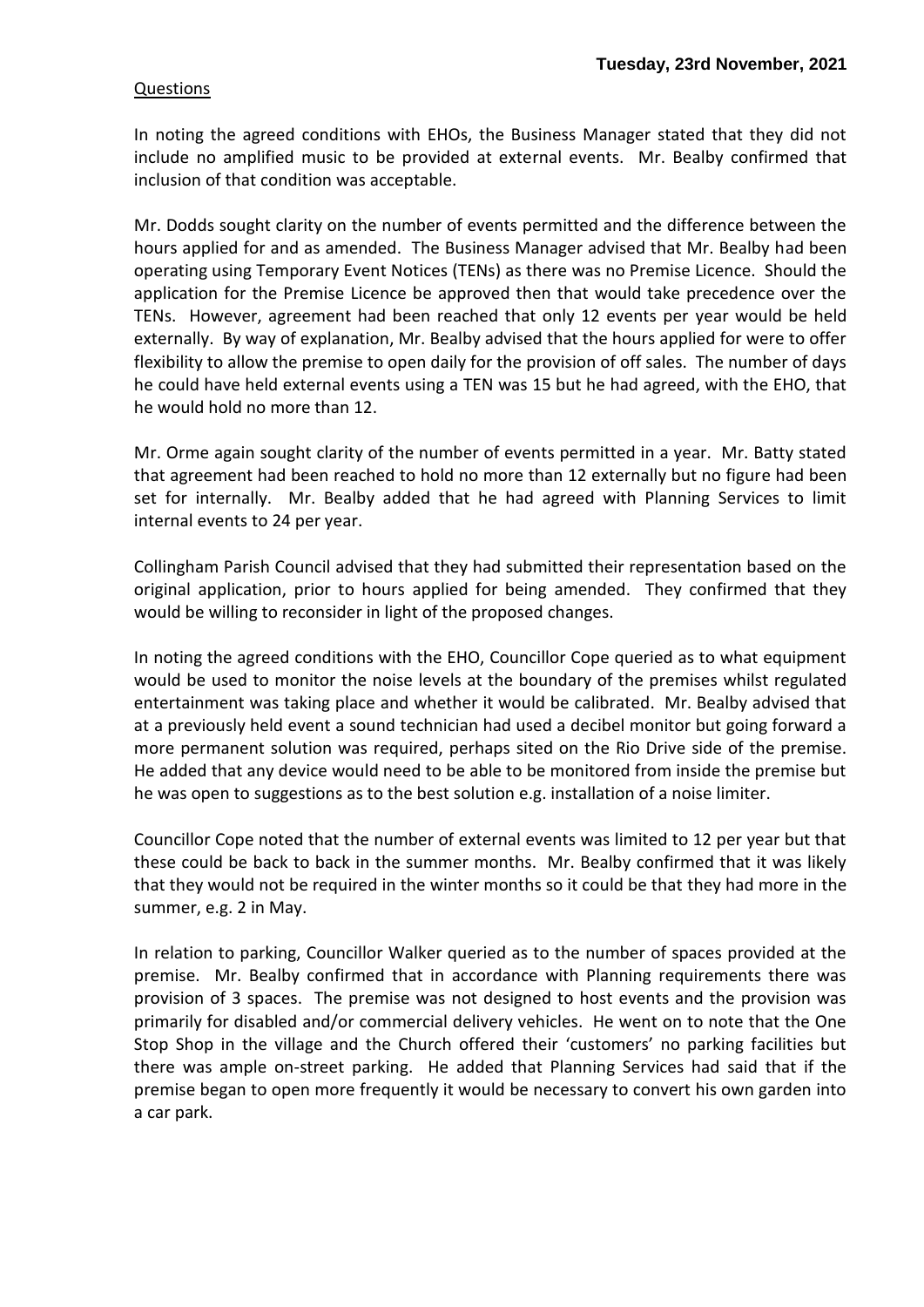#### **Tuesday, 23rd November, 2021**

In noting the agreed limit on the number of external events, Councillor Walker queried whether Mr. Bealby would be agreeable to limiting the number of events held internally to 12 also. Mr. Bealby said he would consider that but was mindful that it may result in him breaching the condition.

The Business Manager advised the Hearing Panel that they should be cautious in limiting the number of events as it was difficult to define what an 'event' was, noting that it was not as simple of when the premise was open. Any condition applied must be clear and enforceable.

The Senior Planning Enforcement Officer advised that the premise had planning permission to be used as a micro-brewery and no other development. He sought to clarify that whilst the permission did not cover the type of activity being applied for with the Premise Licence, it was considered that should the agreed 24 internal events in 12 months be so insignificant then it was likely that a further planning permission was not required. However, should the events be of a significant nature there would be no permission and it would constitute a material change of use.

Mr. Orme noted the 2018 planning permission, citing the opening hours for the microbrewery and that no other use was permitted. He queried whether the planning legislation overrode that of licensing. Mr. Marshall stated that planning enforcement action would only be taken if it was expedient to do so and the granting of the Premise Licence would not stop planning enforcement action being taken if necessary. The Legal Advisor confirmed that planning and licensing legislation were equal but relied on difference considerations.

#### **Presentation of Representations**

**Collingham Parish Council** advised that they had submitted a presentation based on the objections they had received from residents and that these had been made based on the original application. It was noted that there had only been a few objections and it was now believed that these could now be resolved with the changes. Mr. Bealby confirmed that the application should have been that any performance would cease at 22.30 not 23:00 hours.

Mr. Dodds sought clarification that all written and verbal representations would be taken into consideration by the Panel. The Chairman confirmed that they would.

**Mr. Dodds** referred to the inappropriateness of the hours applied for and the issues with amplified and recorded music. He acknowledged that there had been little nuisance recently and that the agreed condition of 12 external events per year was acceptable. He noted that amplified music from inside the premise was unrestricted and that the noise could escape. He referred to the parking at the premise, noting that vehicles would need to reverse onto the busy road. Again referring to parking, he noted that the One Stop Shop had parking directly outside the premises and that customers would not be parked for long periods of time. Customers to the premise would be required to park on residential streets for longer periods of time.

In response Mr. Bealby stated that he was agreeable to limiting recorded music inside the premise to 22:30 hours. Any amplified music outside previously had been limited to a Morris Dancing performance.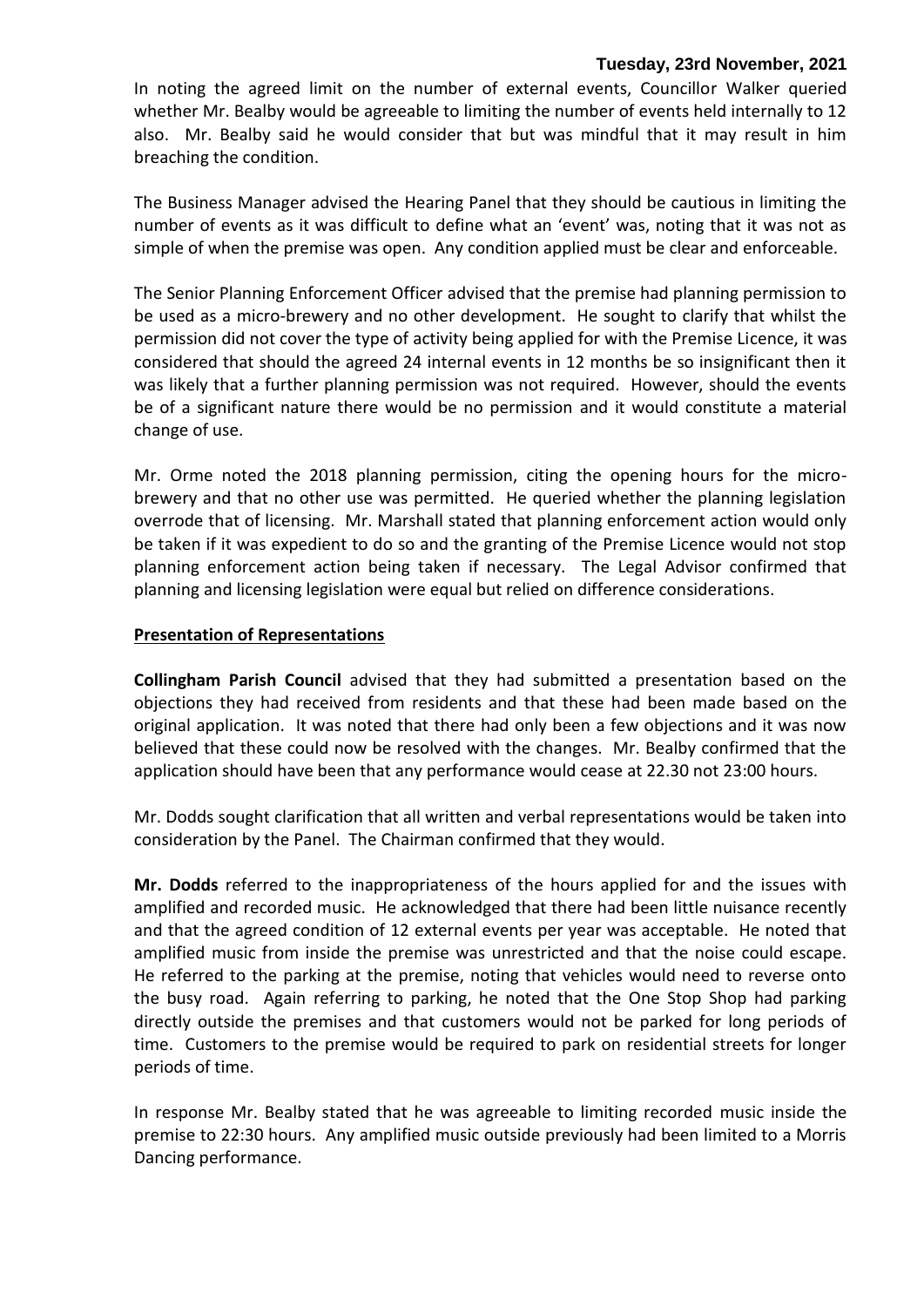#### **Tuesday, 23rd November, 2021**

In relation to parking, Mr. Bealby stated that the majority of customer walked so it was not an issue. Any occasional drivers parked on side roads and that was not for long periods of time.

Mr. Bealby stated that he used the premise for theatrical events and performance by artists. If they were on tour then they could only be booked to perform when their scheduled allowed e.g. mid-week.

The Senior Planning Enforcement Officer confirmed that the planning permission at the premise requiring parking for 3 vehicles also required that a turning space be provided. Should the application for a premise licence be granted then that space would need to be kept clear at all times. He also confirmed that, as per the agreed conditions to limit the number of events internally to 24 per year, any increase on that would be stopped as there was no planning permission in place.

**Mr. Orme** had submitted recordings of events held at the premise on 23 July; 4 September; and 11 September 2021. These were played to the Panel with Mr. Orme providing commentary. He stated that the level of noise provided a disturbance which was of concern to him in relation to his children. He referred to British Standard levels which could be used to measure noise and queried whether they would be used should a planning permission be submitted. Mr. Bealby stated that there was no decibel reading on the videos and that they only related to 3 events. In acknowledging the number of events agreed, both internally and externally, he stated that it was not his purposeful intention to use the maximum number. He added that due to the lockdown he had a backlog of booked events which he needed to hold as tickets had been sold.

In relation to the reference to British Standards, the EHO advised that they were more relevant to assessing noise from an industrial premise or from a building, not entertainment noise.

In noting the representations made, the Business Manager suggested that when the applicant summed up his case, he confirmed what amendments to the application had been made and agreed, similarly to the conditions.

In order to offer assurance about noise levels and the monitoring thereof, the EHO advised that decibel readings could be influenced by ambient background noise e.g. traffic. A simple method to check whether noise levels were too high was for the applicant to walk around the immediate area and if he thought it was loud, to turn the volume down. Mr. Orme noted that it might be one event which caused a nuisance. The EHO advised that the agreed conditions did not mean that enforcement action could not be taken. Calibrated equipment to monitor noise levels could be supplied when it was known that an event was to be held, as per the agreed conditions.

In response to whether Mr. Orme had complained to the Council about the noise nuisance, he confirmed that he had. The Business Manager advised that a number of complaints had been received and were subject to investigation.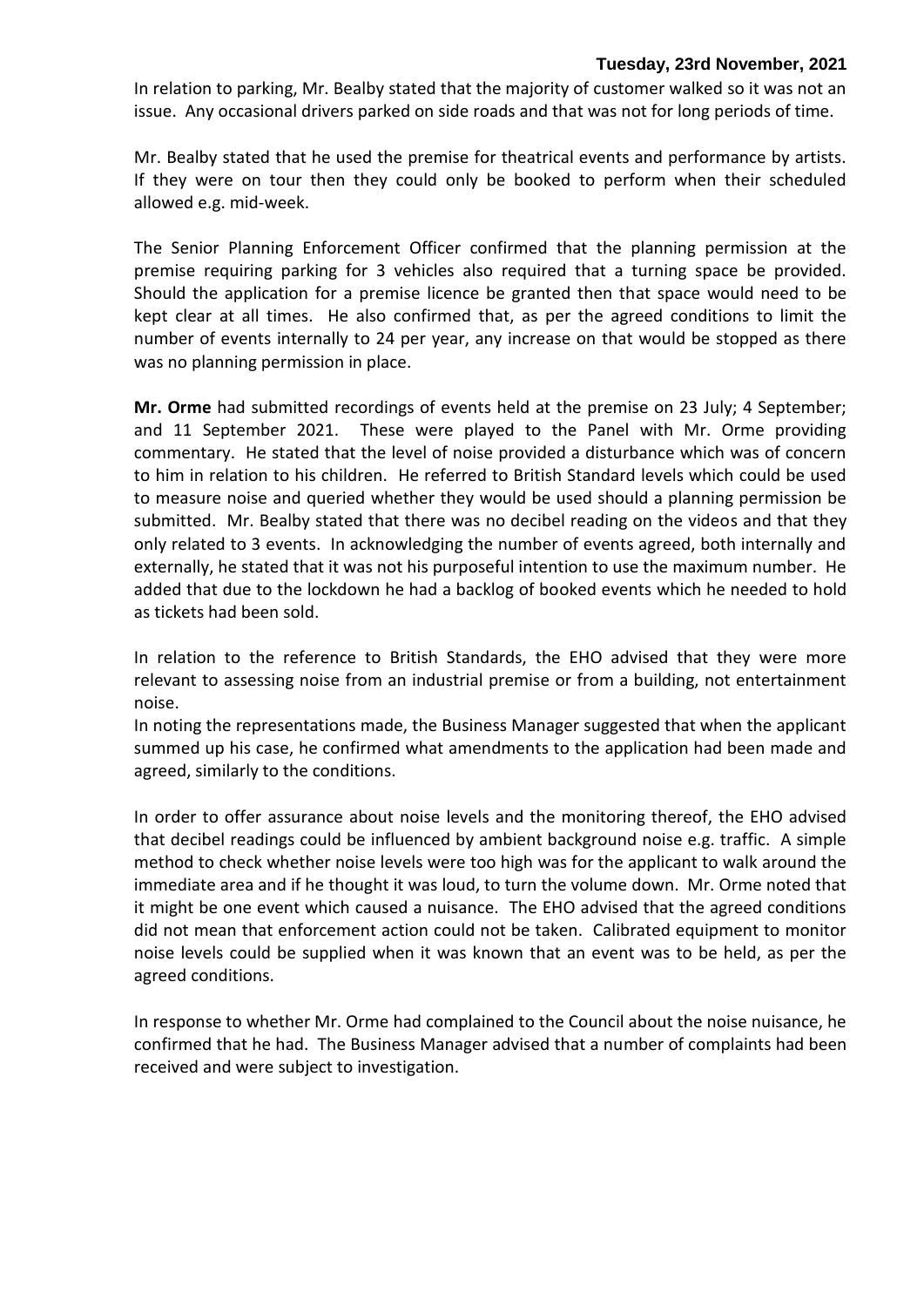## **Summing Up**

**Collingham Parish Council** queried whether a Premise Licence could be transferred to a new owner should Mr. Bealby leave. The Business Manager confirmed that it could together with all the agreed conditions. The Senior Planning Enforcement Officer confirmed that no planning permission or conditions thereon were being agreed for the premise.

**Mr. Bealby** queried who would set the level for any noise limiter. The Business Manager advised that this would be undertaken by EHOs. Mr. Bealby stated that should there be any noisier events held the limiter should mitigate any noise nuisance. He added that he would like to have better communication with residents and he would welcome them getting in touch with him before lodging any complaints with the Council.

The Chairman thanked everyone for the attendance and advised that they would be notified of the Decision within 48 hours.

#### **Decision**

The decision of the Panel was to grant the licence subject to the following modifications and conditions:

| <b>Licensable Activity</b>         | <b>Days</b>        | <b>Times</b>              |
|------------------------------------|--------------------|---------------------------|
| Plays (Indoors)                    | Monday to Sunday   | 14:00 to 22:30            |
| Plays (Outdoors)                   | Monday to Sunday   | 14:00 to 20:00            |
| Live Music indoors                 | Monday to Friday   | 10:00 to 22:30            |
|                                    | Saturday to Sunday | 14:00 to 18:00            |
|                                    |                    | 19:00 to 22:30            |
|                                    | 31 December        | 14:00 to 00:00 (midnight) |
| Live music Outdoors                | Monday to Friday   | 19:00 to 20:00            |
|                                    | Saturday to Sunday | 14:00 to 18:00            |
|                                    |                    | 19:00 to 20:00            |
|                                    |                    |                           |
|                                    | 31 December        | Until 00:00 (midnight)    |
| Performance of Dance (Indoors)     | Monday to Sunday   | 12:00 to 22:30            |
| Performance of Dance (Outdoors)    | Monday to Sunday   | 12:00 to 20:00            |
| Recorded music indoors             | Daily              | 12:00 to 22:30            |
| Supply of alcohol on and off sales | Daily              | $09:00 - 23:00$           |
|                                    | 31 December        | $09:00 - 00:00$           |
| Opening times                      | Daily              | $09:00 - 23:30$           |
|                                    | 31 December        | 09:00 - 00:45 (1 January) |

- 1. All mandatory conditions as set out in Annex 1 (reference paragraph 7.1 Agenda pack of today's hearing) shall apply. These are the conditions relating to:
	- Designated premises supervisor,
	- Authorisation by Personal Licence Holders,
	- Irresponsible Promotions
	- Potable water
	- Age Verification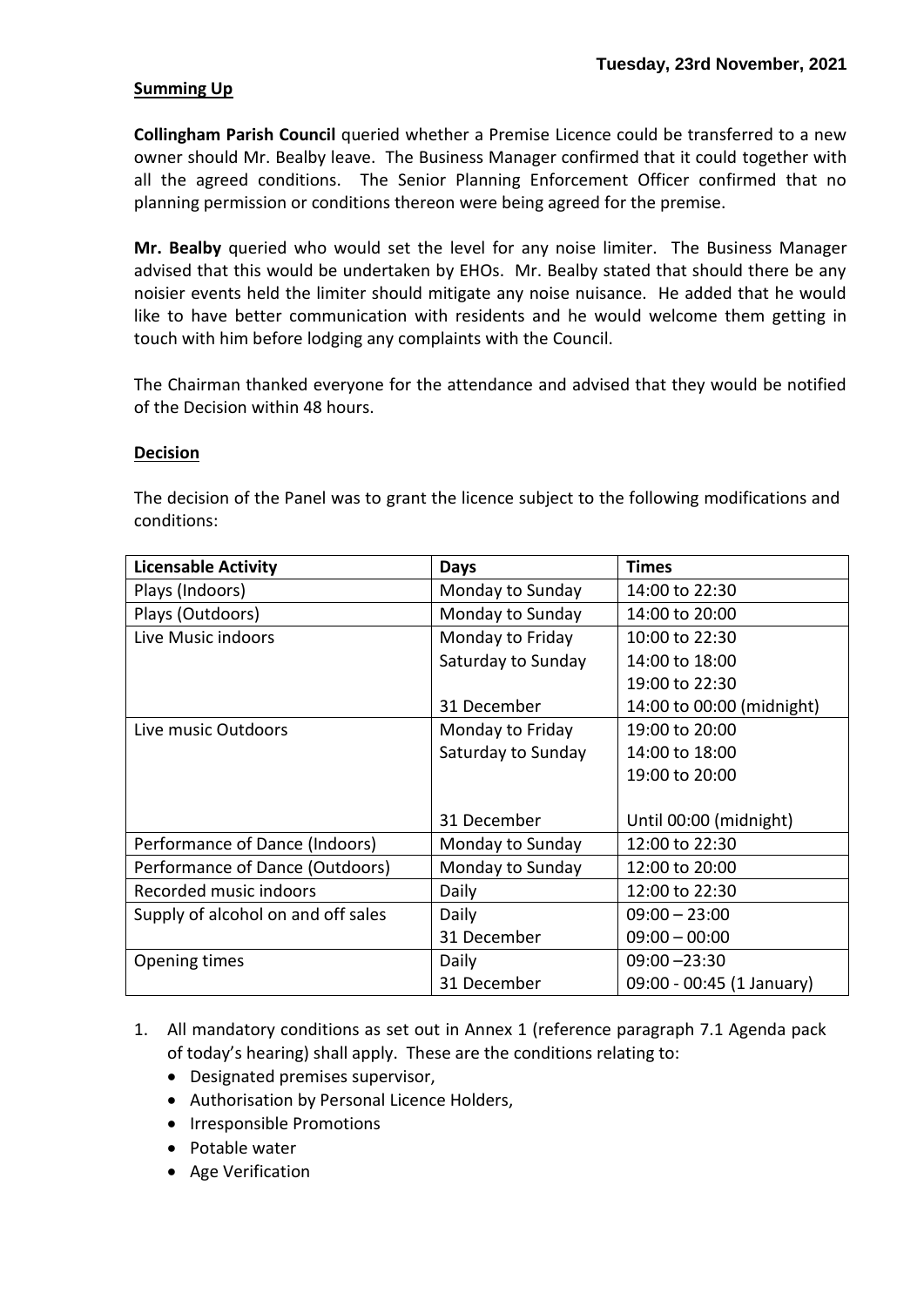- Small Measures
- Sale of alcohol below the permitted price
- Door supervision

Annex 2 - Conditions

#### Applicant and Police Agreed Conditions

- 1. A CCTV system shall be installed and operative in the premises when licensable activities are taking place. All recordings used in conjunction with CCTV shall:
	- be of evidential quality
	- indicate the correct date and time
	- be retained for a period of 31 days
	- sufficient numbers of staff to be trained to use the system
	- Recordings to be made available for inspection when requested by the Police or any other authorised person pursuant to the Data Protection Act 1998.
- 2. A bound and sequentially paginated incident/accident book or electronic record shall be kept to record all instances of disorder, damage to property, personal injury and refusals of service at the premises. This book shall be made available for inspection and copying by the Police and other officers upon request and all such books shall be retained at the premises for at least 12 months.
- 3. All members of staff shall be fully trained in the retail sale of alcohol. The training shall be on-going and each member of staff shall be reviewed every six months. All details of the level of training will be recorded in a bound and sequentially paginated book or electronic record.
- 4. The information shall be made available for inspection and copying by Police or any other authorised person immediately on request and all such books shall be retained at the premised for at least 12 months.
- 5. A Challenge 25 policy will be implemented and enforced at all times. Any person who appears to be under 25 years of age shall not be allowed to purchase alcohol unless they produce an acceptable form of photo identification. (e.g. passport, driving licence, Military ID or PASS accredited card).

#### Applicant and Environmental Health Agreed Conditions:

- 1. Signage shall be displayed advising customers to be respectful to residents and to leave the area in a quiet and orderly manner.
- 2. Employees must monitor customers leaving the premises at closing time to ensure customer leave site promptly.
- 3. All doors and windows shall remain closed when regulated entertainment is taking place, except for when actually being used for access and egress and in the event of an emergency.